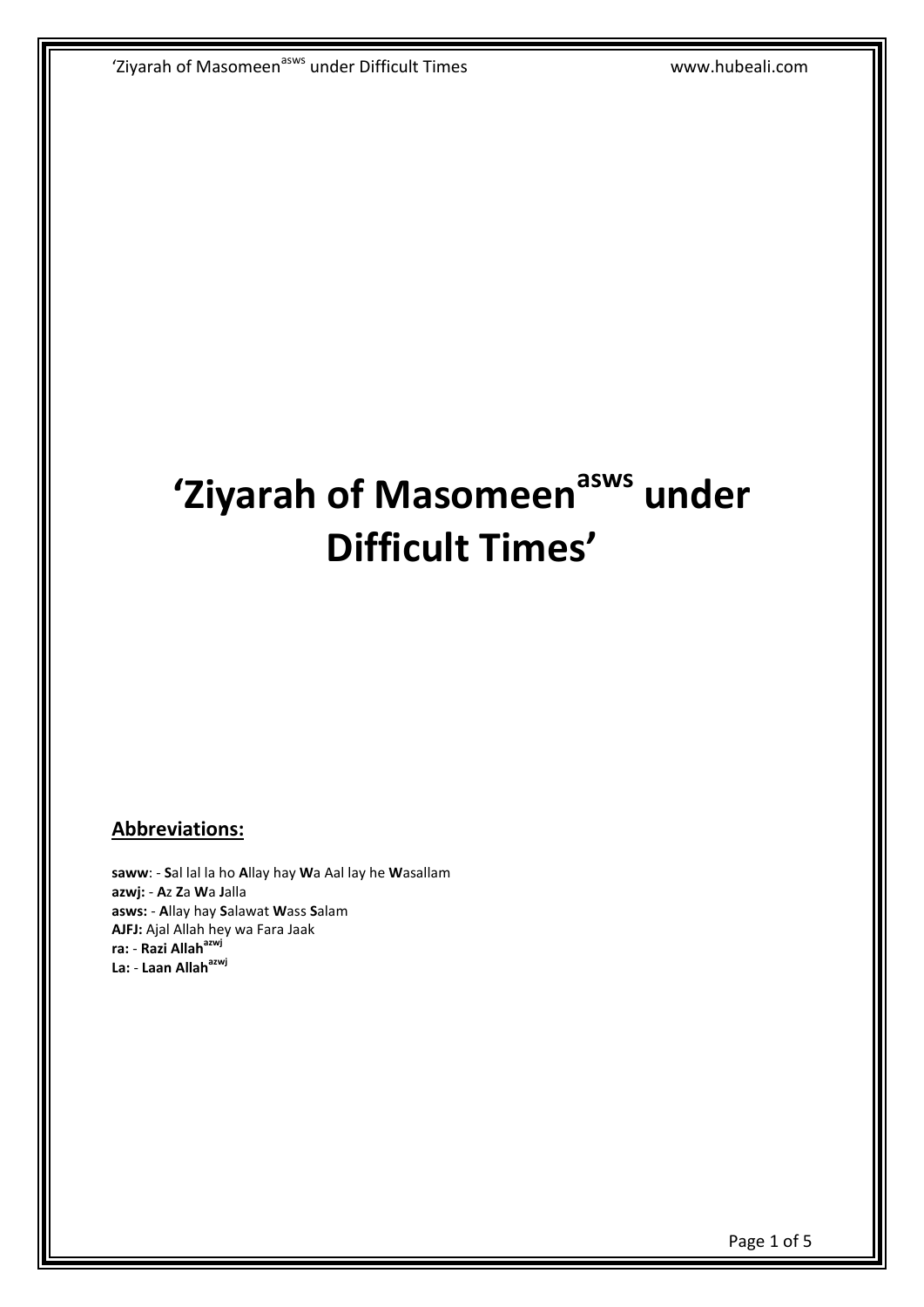بِسْمِ اللَّهِ الرَّحْمنِ الرَّحِيمِ الْحَمْدُ لِلَّهِ رَبِ الْعالَمِين, وَ صَلَّى اللَّهُ عَلَى سَيِّدِنَا مُحَمَّدٍ وَ آلِهِ الطَّاهِرِين, وَسَلَّمَ تَسْلِيماً. ْ ب ِ ِ ا ل ا<br>ا .<br>. َ لَّ  $\overline{\phantom{a}}$ ى<br>ا ِ ِ َ **ٍ** .<br>. ن ِ ي ليو.  $\ddot{\phantom{0}}$ ِ ا  $\ddot{\phantom{0}}$ َ  $\downarrow$ ْ ت

*In the Name of Allahazwjthe Beneficent, the Merciful. The Praise is for Allahazwj Lordazwj of the Worlds, and Blessing be upon our Chief Muhammadsaww and hissaww Purified Progenyasws, and greetings with abundant greetings.*

> ا .<br>ا ا ْ اللَّهُمَّ صَلِّ عَلى مُحَمَّدٍ وَّآلِ مُحَمَّدٍ وَّعَجِّلْ فَرَجَهُمْ وَالْعَنْ أَعْدَائَهُمْ اَجْمَعِيْن ٔ<br>ا ْ َ ْ َ َ  $\ddot{\phantom{0}}$  $\overline{a}$ **ٍ** گ<br>ا  $\frac{1}{2}$ ِ

## **'Ziyarah of Masomeenasws under Difficult Times'**

Some Ahadith are presented regarding Ziyarah of Masomeen<sup>asws</sup> under distress and difficult times.

حَدَّثَنِي مُحَمَّدُ بْنُ عَبْدِ اللَّهِ بْنِ حَعْفَرٍ عَنْ أَبِيهِ عَنْ عَلِيِّ بْنِ مُحَمَّدِ بْنِ سَالِمٍ عَنْ مُحَمَّدِ بْنِ خَالِدٍ عَنْ عَبْدِ اللَّهِ بْنِ حَمَّادٍ الْبَصْرِيِّ عَنْ ْ ب ِ ا<br>ا ب ؚۣ<br>ڸ َ ْ ِ ِ ْ َ ْ َ ْ ب ِ ِ **ٔ** ب َ ب َ .<br>⇒ ْ ب ً ِ **ٔ** ب </sub> .<br>ا .<br>∍ ِ َ ا<br>ا ب ِ .<br>أ ِ ٔ<br>أ عَبْدِ اللَّهِ بْنِ عَبْدِ الرَّحْمَنِ الْأَصَمِّ عَنْ حَمَّادٍ ذِي النَّابِ عَنْ رُومِيٍّ عَنْ زُرَارَةَ قَالَ: قُلْتُ لِأَبِي جَعْفَرٍ ع مَا تَقُولُ فِيمَنْ زَارَ أَبَاكَ عَلَى َ َ َ ْ ِ<br>∕ .<br>أ ِ .<br>; ٔ<br>ا ِ .<br>أ ب ي<br>ا ْ ب ِ ِ .<br>. ب َ َ َ .<br>ا ٍ<sup>م</sup> ِ َ .<br>م **ٔ** َ </sub> َ ب حَوْفٍ قَالَ يُؤْمِنُهُ اللَّهُ يَوْمَ الْفَزَعِ الْأَكْبَرِ وَ تَلَقَّاهُ الْمَلَائِكَةُ بِالْبِشَارَةِ وَ يُقَالُ لَهُ لَا تَخَفْ وَ لَا تَخْزَنْ هَذَا يَوْمُكَ الَّذِي فِيهِ فَوْزُكَ. نم<br>عم َ َ ِ ِ ب ِ َ <u>:</u> َ יִ<br>י َ َ **ٔ** ا<br>ا ن ∫<br>∧ <u>ا</u> .<br>أ **ٔ** َ ِ<br>ا ِ ِ **ٔ** اب<br>ا َ َ

Imam Baqir<sup>asws</sup> was asked, "What do you<sup>asws</sup> say about one who goes to the Ziyarah of your (grand) father [Imam Hussain<sup>asws</sup>] during difficult times?" Imam<sup>asws</sup> replied, "On the day of great terror (Judgment Day) Allah<sup>azwj</sup> will Keep him safe and the angels will welcome him. They will give glad tidings saying, "Don't be afraid or distressed (by the difficult situation), this is the day (having to put up with difficulties in Ziyarah) of your success." $1$ 

وَ بِإِسْنَادِهِ عَنِ الْأَصَمِّ عَنِ ابْنِ بُكَيْرٍ عَنْ أَبِي عَبْدِ اللَّهِ ع قَالَ: قُلْتُ لَهُ إِنِّي أَنْزِلُ الْأَرَّجَانَ وَ قَلْبِي يُنَازِعُنِي إِلَى قَبْرِ أَبِيكَ فَإِذَا خَرَجْتُ ا<br>ا </sub> ِ ∫, ٔ<br>ا ن **ٔ** ِ ب َ ْ ْ </sub> َ ِ ِ .<br>أ ب </sub> ْ ُ<br>ن َ ِ َ ي ِ ٍ<br>پ ْ ِ ا<br>أ ن َ َ :<br>ا اِ إ فَقَلْبِي وَجِلٌ مُشْفِقٌ حَتَّى أَرْجِعَ خَوْفاً مِنَ السُّلْطَانِ وَ السُّعَاةِ وَ أَصْحَابِ الْمَسَالِحِ فَقَالَ يَا ابْنَ بُكَيْرٍ أَ مَا تُحِبُّ أَنْ يَرَاكَ اللَّهُ فِينَا َ َ ِ َ َ َ ِ **ٔ** َ َ ِ َ ان<br>ا ِ ا َ لي.<br>ا ام<br>ا ٍ ْ و<br>ب َ پ<br>ا ة<br>م ٔ<br>ا حَائِفاً أَ مَا تَعْلَمُ أَنَّهُ مَنْ خَافَ لِخَوْفِنَا أَظَلَّهُ اللَّهُ فِي ظِلِّ عَرْشِهِ وَ كَانَ مُحَلَّتُهُ الْحُسَيْنَ عِ تَحْتَ الْعَرْشِ وَ آمَنَهُ اللَّهُ مِنْ أَفْزَاعِ يَوْم<br>الْقِيَامَةِ يَفْزَعُ النَّاسُ وَ ل َ َ ِ .<br>ا ر<br>ا ا<br>ا ن ِ <u>ٔ</u> َ ام<br>ا **ٔ** ام<br>ا ِ َ ֘֒ <u>ٔ</u> ِ<br>ृ ان<br>ا ن ام<br>ا َ ر<br>ا َ ِ ،<br>' يا<br>ا َ الْقِيَامَةِ يَفْزَعُ النَّاسُ وَ لَا يَفْزَعُ فَإِنْ فَزِعَ وَقَّرَتْهُ [قَوَّتْهُ] الْمَلَائِكَةُ وَ سَكَّنَتْ قَلْبَهُ بِالْبِشَارَةِ. ت َ َ َ َ ِ ا<br>أ َ َ َ َ ا<br>ا ي ِ َ ِ ِ ب ا<br>ا ا<br>ا َ ِ َ

(The narrator) said to Imam Sadiq<sup>asws</sup>, "I often travel to Arjan and my heart pulls me to the Ziyarat of Imam Hussain<sup>asws</sup>; but when I go, I am afraid of the rulers (hostilities), their governors and their guards until I return."

Imam<sup>asws</sup> said: Ibne Bukair! Don't you want Allah to See you in fear for us<sup>asws</sup>? Don't you know that Allah<sup>azwj</sup> will Shelter one who is in fear because of us<sup>asws</sup>, under the shade of His<sup>azwj</sup> Throne and that Imam Hussain<sup>asws</sup> will be speaking to him under the throne? That Allah<sup>azwj</sup> will Keep him safe from terrors of Judgment Day? He will not be afraid whereas others will be terrified. And if he is scared, angels will pacify him and soothe his heart by giving glad tidings.<sup>2</sup>

 1 1. .H ,كاملِالزياراتِ،النصِ،ص126ِ:

 $^2$  21 ,كاملِ الزيارات، النص، ص: 126  $^2$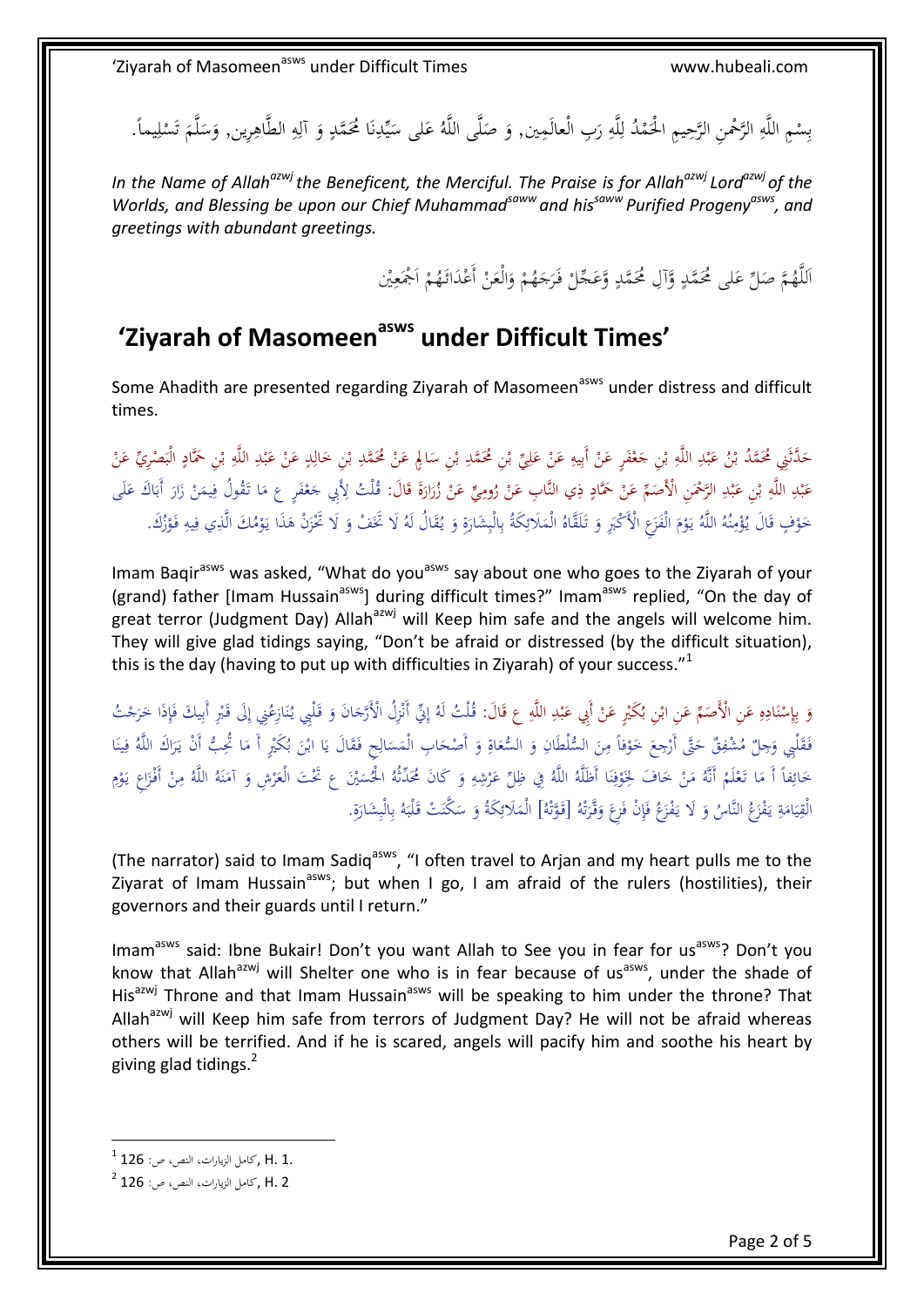حَدَّثَنِي عَلِيُّ بْنُ الْحُسَيْنِ رَحِمَهُ اللَّهُ عَنْ سَعْدِ بْنِ عَبْدِ اللَّهِ عَنْ مُحَمَّدِ بْنِ الْحُسَيْنِ بْنِ أَبِي الْحَطَّابِ عَنْ مُحَمَّدِ بْنِ إِسْمَاعِيلَ بْنِ بَزِيعٍ عَنِ ا<br>ا ب ْ ب ∫ **ٔ** ِ ِ **ٔ** ب ي<br>ا **ٔ** ب ِ **ٔ** ٔ<br>ا ا ب ِ َ َ ب ∫ <u>:</u> َ ان<br>ا ا<br>ا ب  $\overline{\phantom{0}}$ َ ِ إ الْخَيْبَرِيِّ عَنْ يُونُسَ بْنِ ظُبْيَانَ عَنْ أَبِي عَبْدِ اللَّهِ ع قَالَ: قُلْتُ لَهُ جُعِلْتُ فِدَاكَ زِيَارَةُ قَبْرِ الْحُسَيْنِ ع فِي حَالِ التَّقِيَّةِ قَالَ إِذَا أَتَيْتَ<br>. َ ِ ِ **ٔ** ب </sub> **ٔ** ا<br>ا ي **ٔ** ْ ب ً<br>ا ي ْ ِ ال<br>ا ي َ ي َ اٍ َ ¦ ي ِ َ ∫<br>J ْ َ یا<br>ا ا ا<br>ا ِ لْ ِ َ الْفُرَاتَ فَاغْتَسِلْ ثُمَّ الْبَسْ أَثْوَابَكَ الطَّاهِرَةَ [نَّوْبَيْكَ الطَّاهِرَيْنِ] ثُمَّ تَمُّرُ بِإِزَاءِ الْقَبْرِ وَ قُلْ– <u>ّ</u> **ٔ** ن<br>ا ا َ ْ ي َ ِ ي بر<br>ا َ ِ **ٔ** َ ْ ِ َ ِ ِ<br>پ ب

Imam Sadiq<sup>asws</sup> was asked, "May I be sacrificed on you, how should one perform the Ziyarat of Imam Hussain<sup>asws</sup> in Taqayyah (when it becomes very difficult)?" Imam<sup>asws</sup> replied: Perform a Ghusl in Euphrates and put on your most purified clothes. Then pass by the grave saying:

صَلَّى اللَّهُ عَلَيْكَ يَا أَبَا عَبْدِ اللَّهِ صَلَّى اللَّهُ عَلَيْكَ يَا أَبَا عَبْدِ اللَّهِ. صَلَّى اللَّهُ عَلَيْكَ يَا أَبَا عَبْدِ اللَّهِ ِ **ٔ** ب ا<br>أ با<br>ا یا<br>ا ا<br>أ َ .<br>أ ب ا<br>ک با<br>ا ِيا<br>ـ ا<br>ک َ ب </sub><br>گ با<br>ا يا<br>ا ا<br>أ َ

Allah<sup>azwj</sup>'s Blessing be on you, O Abu Abdullah! Allah<sup>azwj</sup>'s blessings be on you, O Abu Abdullah! Allah<sup>azwj</sup>'s blessings be on you, O Abu Abdullah!

> فَقَدْ مَّتْ زِيَارَتُكَ ت َ پا<br>ا

"And your Ziyarat will be correct and complete," said the Imam<sup>asws</sup>.<sup>3</sup>

حَدَّثَنِي مُحَمَّدُ بْنُ عَبْدِ اللَّهِ بْنِ حَعْفَرٍ الْحِمْيَرِيُّ عَنْ أَبِيهِ عَنْ عَلِيٍّ بْنِ مُحَمَّدِ بْنِ سَالِمٍ عَنْ مُحَمَّدِ بْنِ خَارِدٍ عَنْ عَبْدِ اللَّهِ بْنِ حَمَّادٍ<br>-َ <u>:</u> ِ ٔ<br>ا **ٔ** ب ∫ ْ ب ِ َ ْ ِ ِ ْ ِ יִ<br>: .<br>م **ٔ** َ ْ ب ِ ِ .<br>أ ب ي<br>ا ب .<br>∍ ْ ب ِ ∫ **ٔ** ب </sub> <u>:</u> .<br>∙ ِ َ اب<br>ا ب ِ الْبَصْرِيِّ عَنْ عَبْدِ اللَّهِ بْنِ عَبْدِ الرَّحْمَنِ الْأَصَمِّ قَالَ حَدَّثَنَا مُدْلِجٌ عَنْ مُحَمَّدٍ م<br>الْبَصْرِيِّ عَنْ عَبْدِ اللَّهِ بْنِ عَبْدِ الرَّحْمَنِ الْأَصَمِّ قَالَ حَدَّثَنَا مُدْلِجٌ عَنْ مُحَمَّدٌ م َ ا<br>ا ∫ .<br>أ ب َ ْ ب ِ ِ **ٔ** ب ِ<br>گ ْ َ ي ِ َ ِ ا<br>ا اب<br>ا ب ِ ْ ِ .<br>أ َ .<br>م ْ َ َ َ بْنُ عَلِيٍّ ع هَلْ تَأْتِي قَبْرَ الْحُسَيْنِ ع قُلْتُ نَعَمْ عَلَى خَوْفٍ وَ وَجَلٍ فَقَالَ مَا كَانَ مِنْ هَذَا أَشَدَّ فَالثَّوَابُ فِيهِ عَلَى قَدْرِ الْخَوْفِ وَ مَنْ<br>. َ ْ ِ<br>ٌ ام<br>ا نم<br>عم َ َ َ ،<br>' َ ر<br>د <sup>1</sup> َ ِّ ا ْ :<br>ا ت <sup>أ</sup> ؚۣ<br>ڸ َ َ ِ ِ ا َ .<br>ا ام<br>ا َ **ٔ** ِ حَافَ فِي إِتْيَانِهِ آمَنَ اللَّهُ رَوْعَتَهُ يَوْمَ الْقِيَامَةِ يَوْمَ يَقُومُ النَّاسُ لِرَبِّ الْعالَمِينَ وَ انْصَرَفَ بِالْمَغْفِرَةِ وَ سَلَّمَتْ عَلَيْهِ الْمَلَائِكَةُ وَ زَارَهُ النَّبِيُّ ام<br>ا ا<br>ا ي ِ َ **ٔ** َ َ ت ُ<br>ٌ <u>ٔ</u> َ َ َ ِ ِ ا<br>ا ي :<br>ا ِ َ َ ِ ل َ َ **ٔ** با<br>ا َ َ َ ِ ٍ<br>م ً **ٔ** ء<br>ا ا<br>ا َ َ ِ **ै** ِ َ ام<br>ا َ ص وَ دَعَا لَهُ– وَ انْقَلَبَ بِنِعْمَةٍ مِنَ اللَّهِ وَ فَضْلٍ لَمْ يَمْسَسْهُ سُوءٌ وَ اتَّبَعَ رِضْوَانَ اللَّهِ ثُمَّ ذَكَرَ الْحَدِيثَ. َ َ ∫ َ ֚֚֚֬ .<br>أ َ ∫<br>} ا َ  $\zeta$ َ َ ا<br>ا ا<br>ا **أ** َ ِ َ ∫<br>∧ *<u>2</u>* ا<br>ا **ٔ** ∫<br>U ن ِ ب َ

Imam Baqir<sup>asws</sup> asked, "Do you visit the tomb of Imam Hussain<sup>asws</sup>?" I replied, "Yes, but in fear and trepidation." Imam<sup>asws</sup> said: The reward for his Zivarat is proportionate to the degree of fear involved; the greater the fear, the greater the reward! On Judgment Day, when people are raised for accounting for the Lord of the Worlds, Allah will make the hearts of one who has gone fearfully to the Ziyarat of Imam Hussain<sup>asws</sup>, peaceful. One who performs the Ziyarat of Imam Hussain<sup>asws</sup> in fear will return forgiven. The angels salute him and Allah's Messenger will go to his Ziyarat and pray for him. *"So they returned with favour from Allah and (His) grace, no evil touched them and they followed the pleasure of Allah"*  $(3:174)^4$ 

 3 4 .H ,كاملِالزياراتِ،النصِ،ص126ِ:

 $^4$  126 , كامل الزيارات، النص، ص: 126 $\,$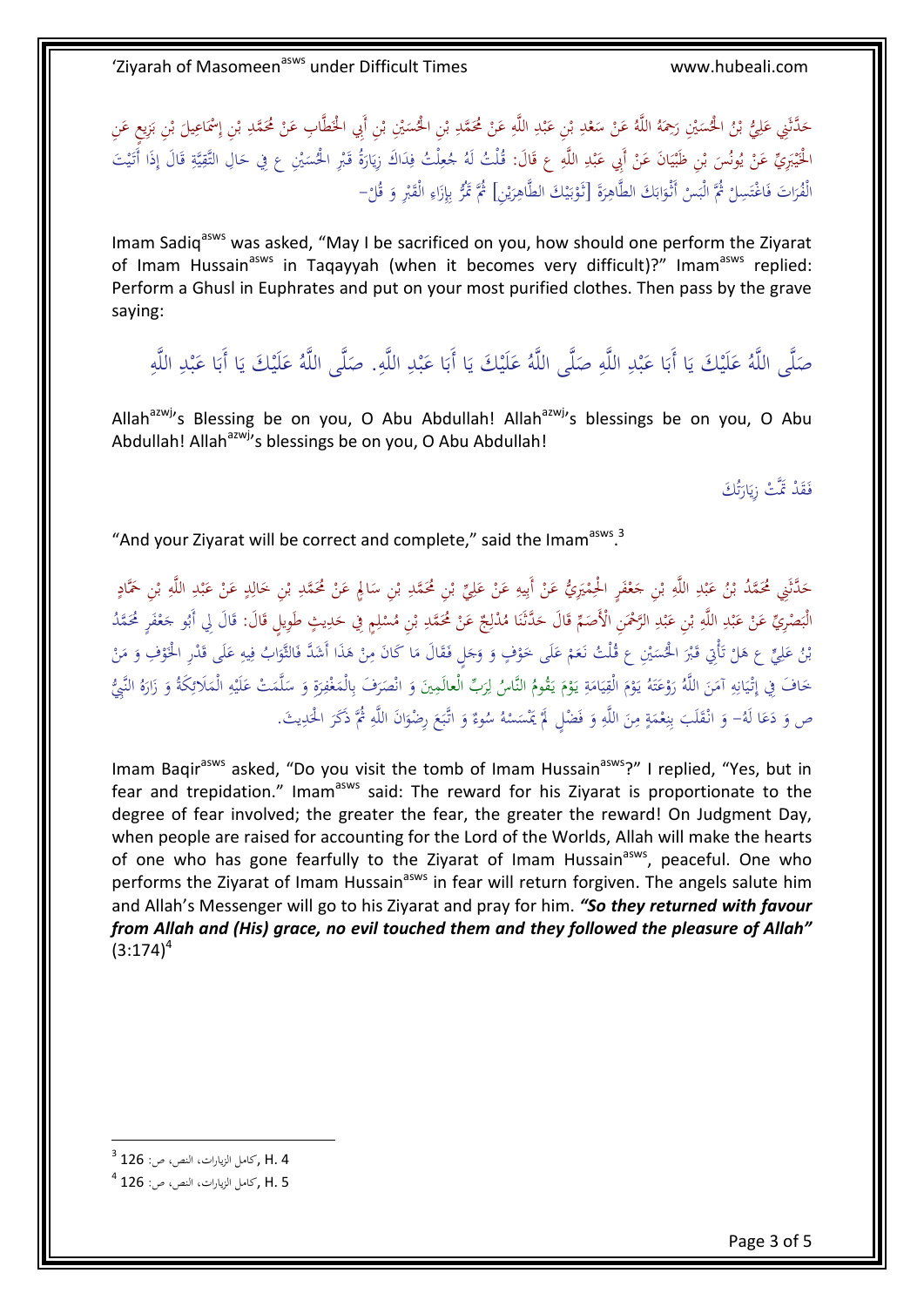## **What One Should do When it Becomes Impossible to Visit the Holy Shrines:**

<u>َ</u> مُحَمَّدُ بْنُ يَحْيَى عَنْ سَلَمَةَ بْنِ الْحَطَّابِ عَنْ عَبْدِ اللَّهِ بْنِ الْحَطَّابِ عَنْ عَبْدِ اللَّهِ بْنِ مُحَمَّدِ بْنِ سِنَانٍ عَنْ مِسْمَعٍ عَنْ يُونُسَ بْنِ عَبْدِ ْ ب ِ ِ .<br>. ب َ ْ ْ ب َ ا<br>ا  $\ddot{\phantom{0}}$ َ ب ِ ْ ب َ ْ ب .<br>-و<br>يه <u>:</u>  $\ddot{\phantom{0}}$ **ٔ ∕**  $\ddot{\phantom{0}}$ .<br>. ن ْ ب ِ ْ ب ٍ<br>ू ِ **ٔ** ب َ .<br>.<br>. الرَّحْمَنِ عَنْ حَنَانٍ عَنْ أَبِيهِ قَالَ قَالَ أَبُو عَبْدِ اللَّهِ ( عليه السلام ) يَا سَدِيرُ تَزُورُ قَبْرَ الْحُسَيْنِ ( عليه السلام ) فِي ݣُلِّ يَوْمٍ قُلْتُ ر<br>ا ْ َ ∫  $\ddot{\phantom{0}}$ ب<br>أ ِ ِ .<br>. ب َ َ َ ِ ِ ْ :<br>ا ن َ **ٍ** <u>ٔ</u> با<br>ا الرَّحْمَنِ عَنْ حَنَانٍ عَنْ أَبِيهِ قَالَ قَالَ أَبُو عَبْدِ اللَّهِ ( عليه السلام ) يَا سَدِيرُ تَزُورُ قَبْرَ الْحُسَيْنِ ( عليه السلام ) فِي ݣَلِّ يَوْمٍ قُلْتُ<br>لِحُعِلْتُ فِدَاكَ لَا قَالَ فَمَا أَجْفَاكُمْ قَالَ فَ <u>ً</u> َ َ  $\ddot{a}$ َ <u>َ</u> َ ْ .<br>م ْ َ ن<br>نا ا **ـ** ِ<br>ف  $\overline{\mathsf{l}}$ ِ  $\ddot{a}$ .<br>. ن ٔ<br>ا ً<br>أ َ ْ قُلْتُ قَدْ يَكُونُ ذَٰلِكَ ِ َ

Muhammad Bin Yahya, from Salma Bin Al Khattab, from Abdullah Bin Al Khattab, from Abdullah Bin Muhammad Bin Sinan, from Misma'a, from Yunus Bin Abdul Rahman, from Hanaan, from his father who said,

'Abu Abdullah<sup>asws</sup> said: 'O Sadeyr! Do you visit the grave of Al-Husayn<sup>asws</sup> every day?' I said, 'May I be sacrificed for you<sup>asws</sup>, No' .He<sup>asws</sup> said: 'So how discourteous you are. So, do you visit it every Friday?' I said, 'No'. He<sup>asws</sup> said: 'So do you visit it every month?' I said, 'No'. He<sup>asws</sup> said: 'So do you visit it every year?' I said, 'That some (years) may happen to be'.

 $\overline{a}$ قَالَ يَا سَدِيرُ مَا أَجْفَاكُمْ لِلْحُسَيْنِ ( عليه السلام ) أَ مَا عَلِمْتَ أَنَّ لِلَّهِ عَزَّ وَ جَلَّ أَلْفَيْ أَلْفِ مَلَكٍ شُعْثٌ غُبْرٌ يَبْكُونَ وَ يَزُورُونَ لَا<br>. ْ َ َ ً ِ ِ َ ا<br>ا ِ ل ْ .<br>أ ْ ا<br>ا ِ  $\overline{a}$ یا<br>ا َ َ ْ ب ب<br>: **ٔ**  $\overline{a}$  $\ddot{\phantom{0}}$ يَفْتُرُونَ وَ مَا عَلَيْكَ يَا سَدِيرُ أَنْ تَزُورَ قَبْرَ الْحُسَيْنِ ( عليه السلام ) فِي ݣُلِّ جُمْعَةٍ خَمْسَ مَرَّاتٍ وَ فِي كُلِّ يَوْمٍ مَرَّةً قُلْتُ جُعِلْتُ فِدَاكَ َيا د<br>ا ا<br>ا َ َ  $\overline{\phantom{a}}$ **ٍ** <u>ٔ</u> ب<br>: َ ا ا<br>ا .<br>-; َ .<br>. .<br>. َ َ ِ  $\overline{\mathfrak{l}}$ ِ  $\ddot{\epsilon}$ نَّ بَيْنَنَا وَ بَيْنَهُ فَرَاسِخَ كَثِيرَةً  $\ddot{\phantom{0}}$ ِ َ :<br>ا ن **ٔ** َ َ ن<br>ا ن :<br>ا َ ِ إ

He<sup>asws</sup> said: 'O Sadeyr! How discourteous of you towards Al-Husayn<sup>asws</sup>. Do you not know that Allah<sup>azwj</sup> Mighty and Majestic Has two million Angels, dishevelled, dusty, crying and performing his<sup>asws</sup> Ziyarah, not wavering. And it is not (difficult) upon you, O Sadeyr, that you should be visiting the grave of Al-Husayn<sup>asws</sup> five times every week, and once every day'. I said, 'May I be sacrificed for you<sup>asws</sup>! In between us and him<sup>asws</sup> there are a lot of Farsakhs (travel distance)'.

 $\ddot{\phantom{0}}$ فَقَالَ لِي اصْعَدْ فَوْقَ سَطْحِكَ ثُمَّ تَلْتَفِتُ يُمْنَةً وَ يُسْرَةً ثُمَّ تَرْفَعُ رَأْسَكَ إِلَى السَّمَاءِ ثُمَّ انْحُ نَخْوَ الْقَبْرِ وَ تَقُولُ السَّلامُ عَلَيْكَ يَا أَبَا عَبْدِ<br>ِ َ <u>ّ</u> َ **ٔ** و<br>يه َ .<br>ا ن ِ ِ<br>أ  $\ddot{\phantom{0}}$ <u>ٔ</u> ٔ بر<br>ا ِ<br>مُ ْ ب َ َ ب<br>أ َ َ ْ َ ِ  $\overline{a}$ ِ اللَّهِ السَّلَامُ عَلَيْكَ وَ رَحْمَةُ اللَّهِ وَ بَرَكَاتُهُ تُكْتَبُ لَكَ زَوْرَةٌ وَ الزَّوْرَةُ حَجَّةٌ وَ عُمْرَةٌ َ ا<br>ا َ َ َ <u>ٔ</u> َ َ <u>ٔ</u> لَ م<br>ت َ . َ ِ ِّ َ </sub><br>د ِ

So he<sup>asws</sup> said to me: 'Ascend above your roof, then turn towards the right and the left, then raise your head towards the sky, then face towards the grave and you should be saying:

> السَّلَامُ عَلَيْكَ يَا أَبَا عَبْدِ اللَّهِ السَّلَامُ عَلَيْكَ وَ رَحْمَةُ اللَّهِ وَ بَرَكَاتُهُ َ .<br>ا ِ َ َ َ ِ ِ **ٔ** ب َ َ َيا<br>ـ َ

'The greetings be upon you<sup>asws</sup>, O Abu Abdullah<sup>asws</sup>! The greetings be upon you<sup>asws</sup>, and the Mercy of Allah<sup>azwj</sup>, and His<sup>azwj</sup> Blessings' – there would be Written for you a *Ziyarah*, and the *Ziyarah* of the Hajj, and Umra'.

> قَالَ سَكِيْرٌ فَرُبَّمَا فَعَلْتُ فِي الشَّهْرِ أَكْثَرَ مِنْ عِشْرِينَ مَرَّةً . ْ  $\overline{\mathsf{l}}$ َ  $\overline{\phantom{0}}$ ِ  $\overline{a}$ .<br>أ ا<br>ا َ .<br>.<br>. **∕** َ